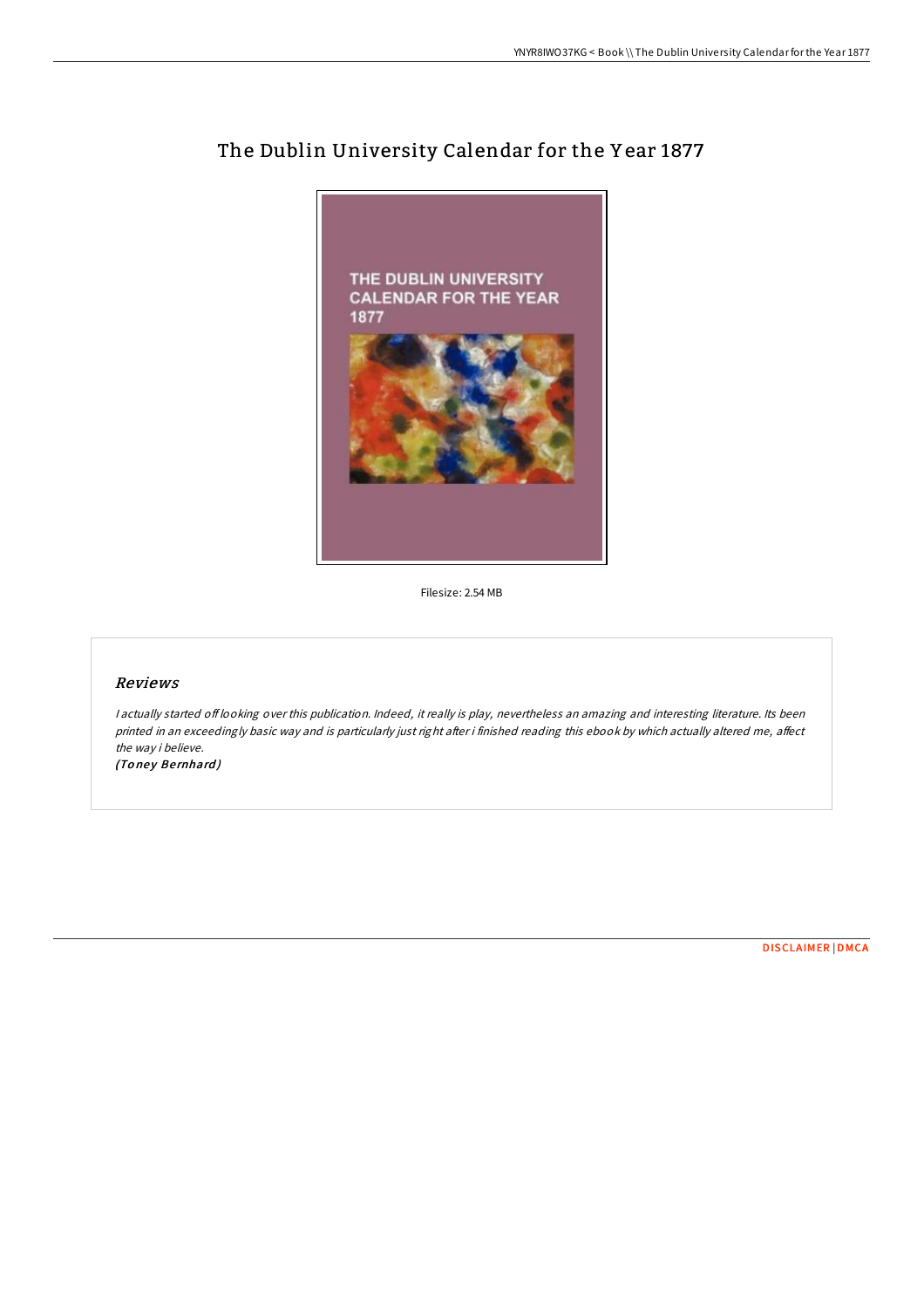## THE DUBLIN UNIVERSITY CALENDAR FOR THE YEAR 1877



To read The Dublin University Calendar for the Year 1877 eBook, please access the link listed below and save the file or have accessibility to other information which are in conjuction with THE DUBLIN UNIVERSITY CALENDAR FOR THE YEAR 1877 book.

Rarebooksclub.com, United States, 2012. Paperback. Book Condition: New. 246 x 189 mm. Language: English . Brand New Book \*\*\*\*\* Print on Demand \*\*\*\*\*.This historic book may have numerous typos and missing text. Purchasers can download a free scanned copy of the original book (without typos) from the publisher. Not indexed. Not illustrated. 1877 Excerpt: .by the Board, under the authority of the foregoing Statute, with respect to the election of Students: --I. Two Students shall be elected annually, one from the Senior Moderators in Mathematics and Physics, and one from the Senior Moderators in Classics. II. A member of the Board shall preside at each Moderatorship Examination. III. At the next election to Studentships, the results of the Moderatorship Examinations shall be the basis upon which the Board will elect, according to the following regulations: --1. In addition to the primary Courses, Mathematics and Physics, or Classics, the Board will take into account the answering of the Candidates in one other Moderatorship Course. 2. Students taking the Mathematical and Physical Moderatorship as a primary Course may take up Classics as a secondary Course, and vice versa. 3. The weight to be assigned to the Primary and Secondary Courses respectively shall be in the proportion of 3 to 2. 4. A minimum s hall be fixed for each Course, and the merit of each Candidate shall be measured by the excess of his answering above that minimum. The minimum in each Course shall be onefourth of the total weight of the Course. IV. The Examiners in each Course shall make a full report to the Board of the answering of the Candidates, and each Elector shall vote for the two Candidates whose answering, on the whole, shall appear to him the most distinguished; provided there be no objection to such Candidate...

 $\blacksquare$ Read The Dublin University [Calend](http://almighty24.tech/the-dublin-university-calendar-for-the-year-1877.html)ar for the Year 1877 Online  $\ensuremath{\mathop{\boxplus}}$ Do wnload PDF The Dublin University [Calend](http://almighty24.tech/the-dublin-university-calendar-for-the-year-1877.html)ar for the Year 1877